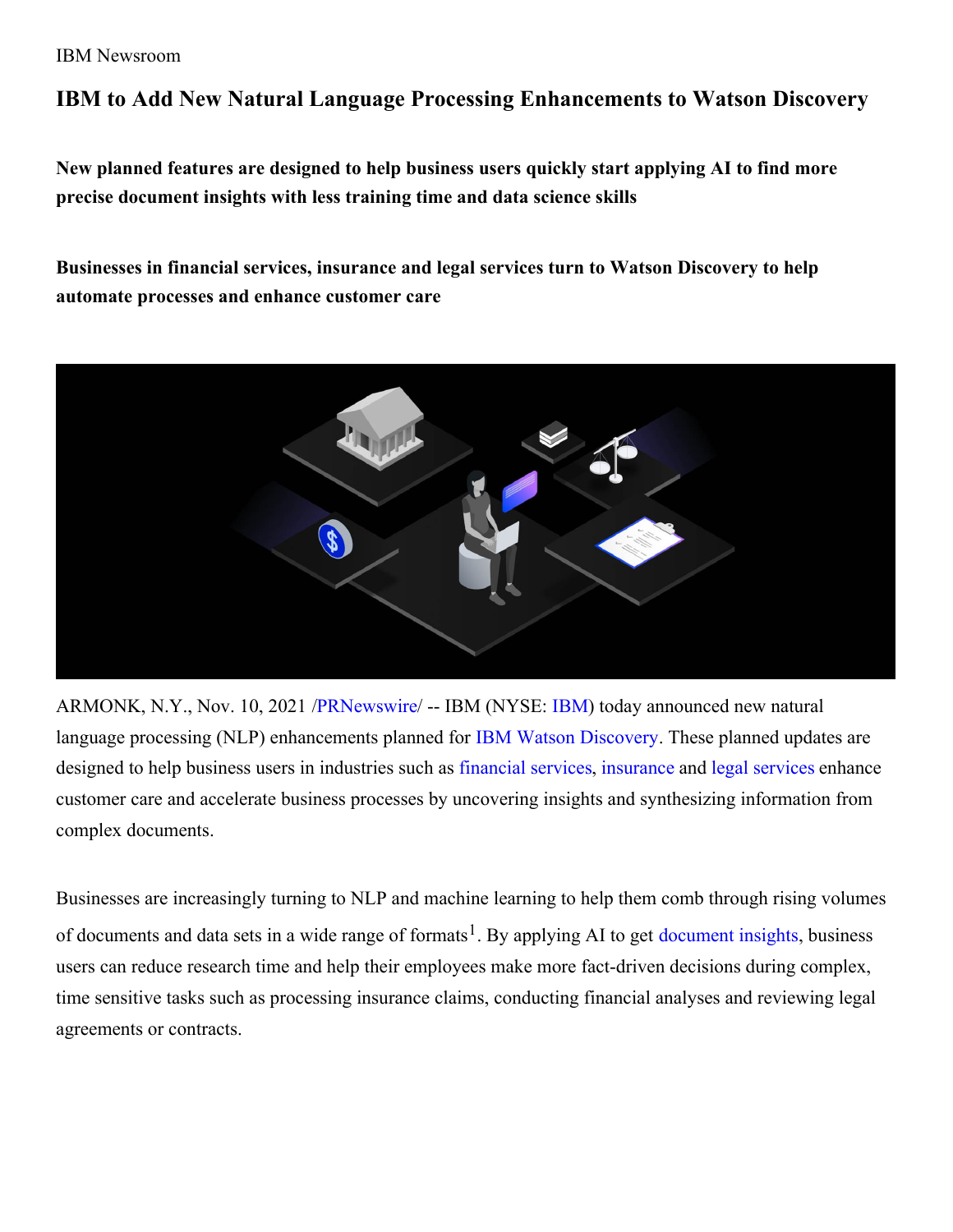*IBM Watson Discovery now includes a new advanced pattern creation feature in beta developed in IBM Research to help users quickly identify business-specific text patterns within their documents.*

The new planned features that IBM announced today are designed to make it easier for Watson [Discovery](https://c212.net/c/link/?t=0&l=en&o=3354087-1&h=415886681&u=https%3A%2F%2Fwww.ibm.com%2Fcloud%2Fwatson-discovery&a=Watson+Discovery) users to quickly customize

| ← Back to "Patterns"                                                                                                                                                                                                                                                                                                                        |                                                                                                                                                                        |
|---------------------------------------------------------------------------------------------------------------------------------------------------------------------------------------------------------------------------------------------------------------------------------------------------------------------------------------------|------------------------------------------------------------------------------------------------------------------------------------------------------------------------|
| Create pattern Beta<br>Pattern name<br>Language<br>English $\sim$<br>revenue extractor                                                                                                                                                                                                                                                      | Reset $\Omega$<br>Save pattern<br>囧                                                                                                                                    |
| $\land$ Advanced options<br>Facet path                                                                                                                                                                                                                                                                                                      |                                                                                                                                                                        |
| revenue values                                                                                                                                                                                                                                                                                                                              |                                                                                                                                                                        |
| Used as a field value in the index. To indicate hierarchy, place a dot (.) between parent and child values.                                                                                                                                                                                                                                 |                                                                                                                                                                        |
| You've identified enough examples! Review results that were extracted based on your examples.<br>$\omega$<br>Showing a truncated view.<br>$\times$<br>$\bullet$<br>To keep up performance, the document is limited to 5,000 characters.                                                                                                     | Validate suggestions<br><b>Review examples</b><br>If these examples are not correct, please identify more examples. If the examples are correct, apply the<br>pattern. |
| IBM Reports 2016 Second-Quarter Earning $\vee$                                                                                                                                                                                                                                                                                              | <b>Examples you've identified</b>                                                                                                                                      |
| revenue grew, led by Analytics (including Watson) and Security.                                                                                                                                                                                                                                                                             | revenue of \$30.7 billion<br>$\times$                                                                                                                                  |
|                                                                                                                                                                                                                                                                                                                                             | $\times$<br>revenue of \$8.3 billion                                                                                                                                   |
| Global Business Services (includes consulting, global process services, application                                                                                                                                                                                                                                                         | revenue of \$11.6 billion                                                                                                                                              |
| management) -- (revenues of \$4.3 billion), down 2.0 percent (down 2.5 percent<br>adjusting for currency). Strategic imperatives revenue within the segment was up<br>14 percent (up 13 percent adjusting for currency).                                                                                                                    | <b>Extracted examples</b><br>LOYOUNG ME WANT MINIMIT<br>THE UNDER TO TEMPLATATE AT A THE INTERNATIONAL                                                                 |
|                                                                                                                                                                                                                                                                                                                                             | revenues of \$5.7 billion<br>IBM Reports 2020 Second-Quarter Results.txt                                                                                               |
| Technology Services & Cloud Platforms (includes infrastructure services, technical<br>support services, integration software) -- revenues of \$8.9 billion, down 0.5<br>percent (flat adjusting for currency). Growth of 35 percent in strategic imperatives<br>revenue within the segment was driven by strong hybrid cloud infrastructure | revenues of \$3.9 billion<br>IBM Reports 2020 Second-Ouarter Results.txt                                                                                               |
|                                                                                                                                                                                                                                                                                                                                             | revenues of \$6.3 billion<br>IBM Reports 2020 Second-Quarter Results.txt                                                                                               |
|                                                                                                                                                                                                                                                                                                                                             | revenues of \$1.9 billion<br>IBM Reports 2020 Second-Ouarter Results.txt                                                                                               |
|                                                                                                                                                                                                                                                                                                                                             | revenues of \$265 million<br>IBM Reports 2020 Second-Ouarter Results.txt                                                                                               |

the underlying NLP models on the unique language of their business. Stemming from NLP advancements [developed](https://c212.net/c/link/?t=0&l=en&o=3354087-1&h=1692600138&u=https%3A%2F%2Fwww.research.ibm.com%2Fblog%2Fwatson-discovery-enhancements&a=developed+by+IBM+Research) by IBM Research, business users can train Watson Discovery to help read, understand and surface more precise insights from large sets of complex, industry-specific documents even if they don't have significant data science skills.

- **Pre-trained document structure understanding:** Watson Discovery's Smart Document Understanding feature, available now in the Plus, Enterprise and Premium plans, includes a new pretrained model that is designed to automatically understand the visual structure and layout of a document without additional training from a developer or data scientist. This helps users quickly find answers that were previously hidden or difficult to find like text in complex table structures or images.
- **Automatic text pattern detection**: IBM has released a new advanced pattern creation feature in beta in the Plus, Premium and Enterprise plans that is designed to help users quickly identify business-specific text patterns within their documents. This is key for tasks like analyzing massive amounts of contracts or financial reports, which may report the same type of information, such as an increase or decrease in revenue, in different formats or using different phrases. Developed by IBM Research, it helps provide efficient ways of labeling data and training models. It is designed to start learning the underlying text patterns from as few as two examples and then refines the pattern based on user feedback. This helps users more rapidly train a model without manual and time-intensive tasks like defining rules and expressions.
- **Advanced NLP customization capabilities:** Training NLP models to identify highly customized, business-specific words and phrases – for example insurance claim forms may include specific claim reasons or affected products – is a time-consuming task that requires significant data prep, labeling, and orchestration. Models trained on generic data sets often fail to retrieve the right information. With a new custom entity extractor feature, now available in beta for Watson Discovery Premium users, IBM is simplifying this process by reducing the effort for data prep, simplifying labeling with active learning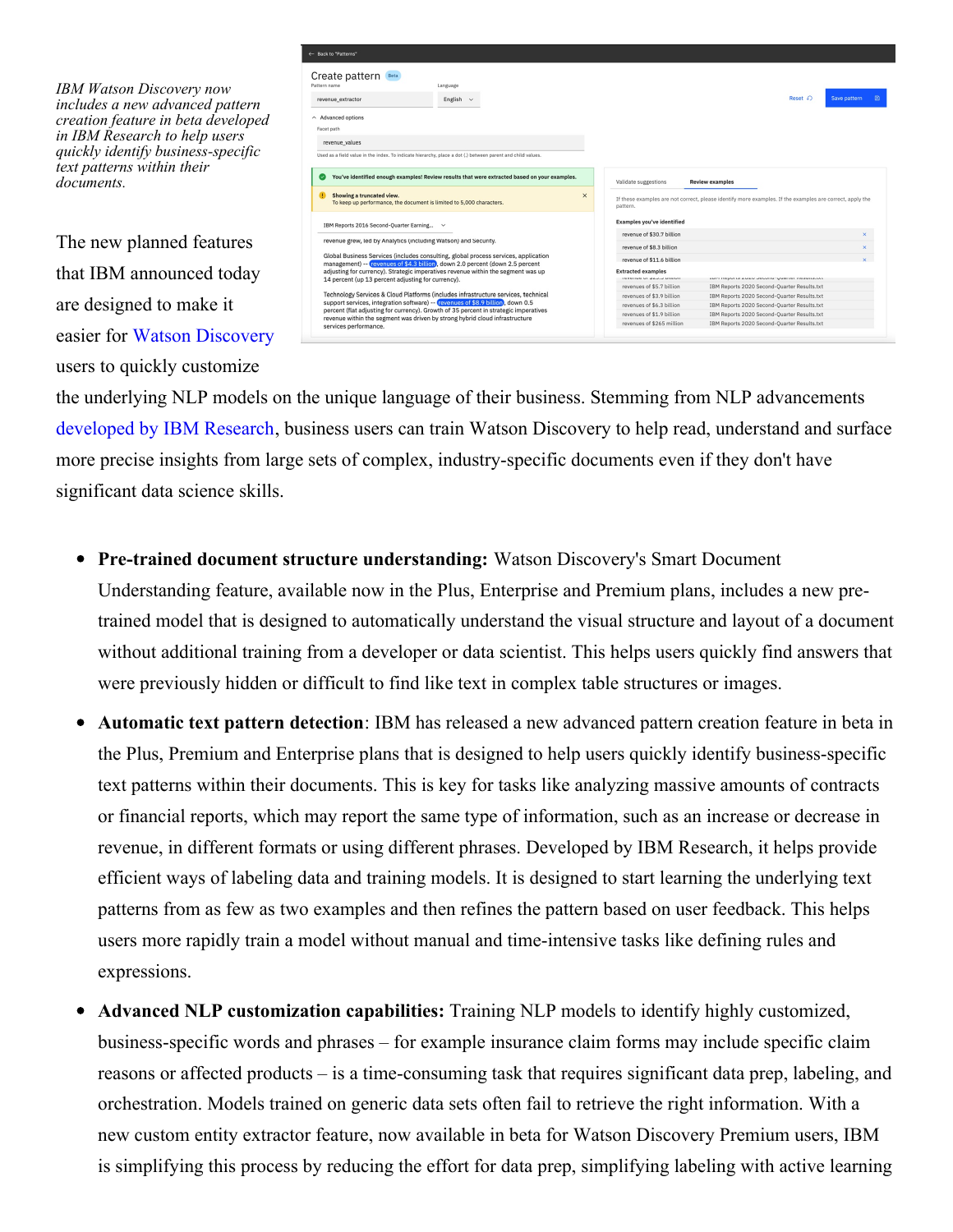and bulk annotation capabilities, and enabling simple model deployment that can accelerate training time.

The planned updates announced today are part of a pipeline of developments stemming from IBM Research. For example, answer finding was recently made generally available in Watson Discovery and Watson Assistant's Search Skill. It is designed to help busy [professionals](https://c212.net/c/link/?t=0&l=en&o=3354087-1&h=3748208575&u=https%3A%2F%2Fnewsroom.ibm.com%2F2021-09-09-IBM-Watson-Launches-New-AI-and-Automation-Features-to-Help-Businesses-Transform-Customer-Service&a=Watson+Assistant%27s+Search+Skill) and customers identify the precise insights they need.

"The stream of innovation coming to IBM Watson from IBM Research is why global businesses in the fields of financial services, insurance and legal services turn to IBM to help detect emerging business trends, gain operational efficiency and empower their workers to uncover new insights," said Daniel Hernandez, General Manager of Data and AI, IBM. "The pipeline of natural language processing innovations we're adding to Watson Discovery can continue to provide businesses with the capabilities to more easily extract the signal from the noise and better serve their customers and employees."

In addition to the new features announced today, IBM is highlighting how organizations in the legal services, financial services and insurance sectors use Watson Discovery's existing features to help automate and transform business processes.

*With a new custom entity extraction feature available in beta in Watson Discovery, IBM is simplifying how businesses train NLP models to identify highly customized, business-specific words and phrases.*

Contract management can be a slow, manual and complex process. IBM business partner [ContractPodAi](https://c212.net/c/link/?t=0&l=en&o=3354087-1&h=1568358381&u=https%3A%2F%2Furldefense.proofpoint.com%2Fv2%2Furl%3Fu%3Dhttps-3A__contractpodai.com_-3Futm-5Fsource-3Dnews-26utm-5Fmedium-3Dpress-2Drelease-26utm-5Fcampaign-3Dibm-2Dwatson-2Ddiscovery%26d%3DDwMGaQ%26c%3Djf_iaSHvJObTbx-siA1ZOg%26r%3DRDdhCie9q2T4UJcDsmsd61b4SkgBKsW1Z4kTkIA1LaE%26m%3DHVNb13MyzqvLhb6USjBP3jQhTEuLO8NXBjJQo8HTW3o%26s%3D9jb_3uYRDB7IllSj8jbaN_ABXyREbGWp5j7ozp-rq9Q%26e%3D&a=ContractPodAi), an award-winning provider of the AIpowered contract lifecycle management (CLM) led solution 'One Legal Platform', extended its end-to-end solution with several AI technologies



including IBM Watson Discovery, among other providers. The solution helps simplify the complexities of contract management, automate mundane tasks and transform complicated workflows. Building on the strength of ContractPodAi's CLM solution, the no-code platform is designed to help in-house legal teams manage many legal scenarios, processes, or documents using the platform's pre-built and configurable applications, such as claims, RFP review, and IP portfolio management.

To learn more about Watson Discovery, please visit: [https://www.ibm.com/cloud/watson-discovery](https://c212.net/c/link/?t=0&l=en&o=3354087-1&h=2608756937&u=https%3A%2F%2Fwww.ibm.com%2Fcloud%2Fwatson-discovery&a=https%3A%2F%2Fwww.ibm.com%2Fcloud%2Fwatson-discovery)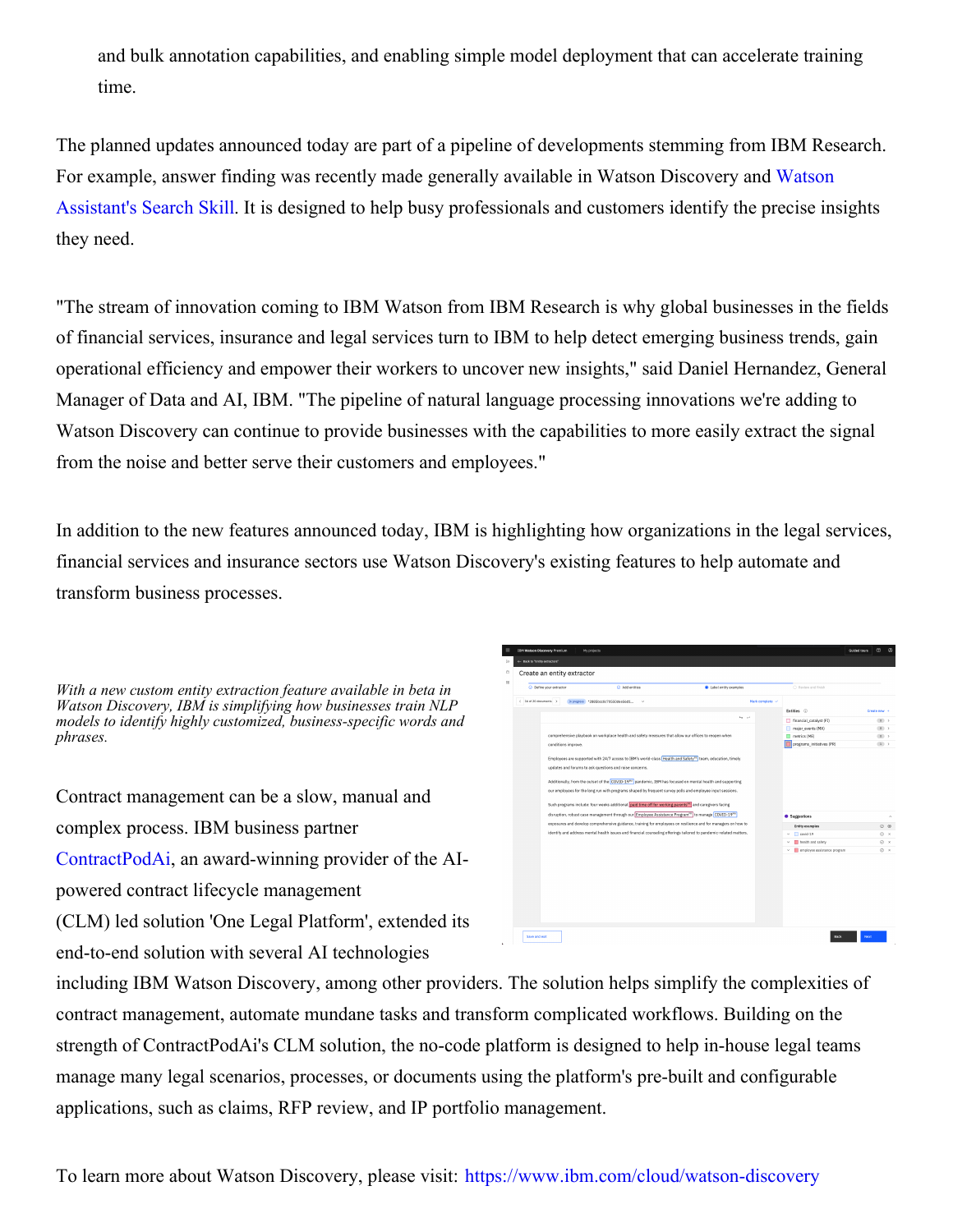### **About IBM Watson**

Watson is IBM's AI technology for business, helping organizations to better predict and shape future outcomes, automate complex processes, and optimize employees' time. Watson has evolved from an IBM Research project, to experimentation, to a scaled, open set of products that run anywhere. With more than 40,000 client engagements, Watson is being applied by leading global brands across a variety of industries to transform how people work. To learn more, visit: [https://www.ibm.com/watson](https://c212.net/c/link/?t=0&l=en&o=3354087-1&h=3980150975&u=https%3A%2F%2Fc212.net%2Fc%2Flink%2F%3Ft%3D0%26l%3Den%26o%3D3136766-1%26h%3D524446166%26u%3Dhttps%253A%252F%252Fwww.ibm.com%252Fwatson%26a%3Dhttps%253A%252F%252Fwww.ibm.com%252Fwatson&a=https%3A%2F%2Fwww.ibm.com%2Fwatson).

## *Forward-Looking and Cautionary Statements*

*IBM's statements regarding its plans, directions, and intent are subject to change or withdrawal without notice at IBM's sole discretion. Information regarding potential future products is intended to outline our general product direction and it should not be relied on in making a purchasing decision. The information mentioned regarding potential future products is not a commitment, promise, or legal obligation to deliver any material, code or functionality. Information about potential future products may not be incorporated into any contract. The development, release, and timing of any future features or functionality described for our products remains at our sole discretion.*

All client examples cited or described are presented as illustrations of the manner in which some clients have *used IBM products and the results they may have achieved. Actual environmental costs and performance characteristics will vary depending on individual client configurations and conditions.*

## **Media Contact:**

Sarah Murphy IBM Media Relations [srmurphy@us.ibm.com](mailto:srmurphy@us.ibm.com)

<sup>1</sup> IBM and Morning Consult: Global AI [Adoption](https://c212.net/c/link/?t=0&l=en&o=3354087-1&h=1795595938&u=https%3A%2F%2Fnewsroom.ibm.com%2FIBMs-Global-AI-Adoption-Index-2021&a=Global+AI+Adoption+Index+2021) Index 2021

SOURCE IBM